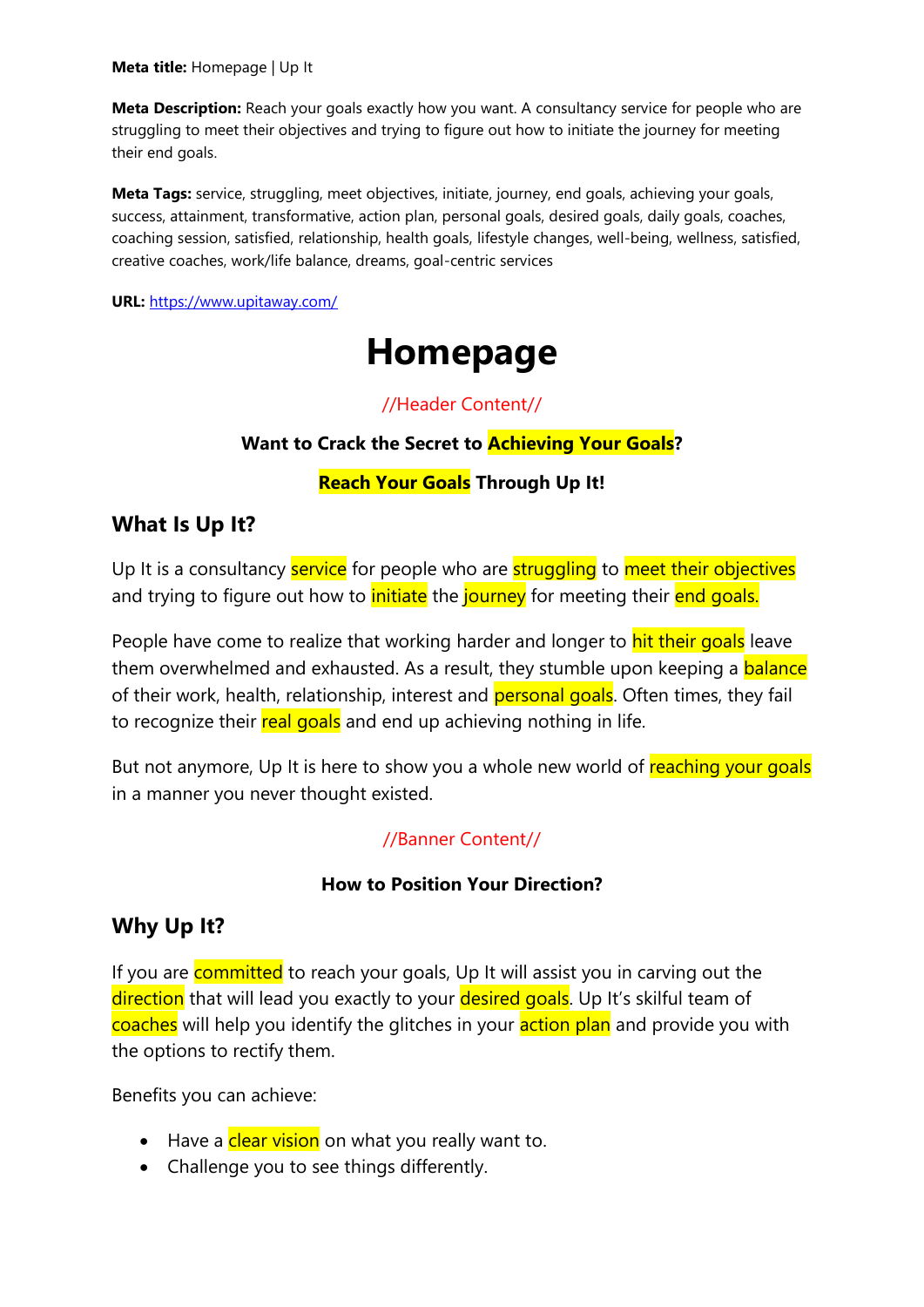**Meta Description:** Reach your goals exactly how you want. A consultancy service for people who are struggling to meet their objectives and trying to figure out how to initiate the journey for meeting their end goals.

**Meta Tags:** service, struggling, meet objectives, initiate, journey, end goals, achieving your goals, success, attainment, transformative, action plan, personal goals, desired goals, daily goals, coaches, coaching session, satisfied, relationship, health goals, lifestyle changes, well-being, wellness, satisfied, creative coaches, work/life balance, dreams, goal-centric services

**URL:** <https://www.upitaway.com/>

- Allows you break down objectives into chunks of daily goals.
- Help you in developing healthy habits and lifestyle.

And you're there! You'll wonder what an exciting process it was.

#### **Life Goals We Help You Achieve**

#### ❖ **Career**

Want to **kick start** you career but don't know what to do? Here is the answer to expand your career exponentially. Set your career goals right away and see your career flourish.

#### ❖ **Relationships**

Want to have a more fun filled relationship? Up It understands the need to have a fulfilling relationship with your partner in order to be **satisfied** with life. We offer you ways to keep your **relationship** alive.

#### ❖ **Health**

Up your health goals with Up It. Implement lifestyle changes and behavior that will lead you towards wellness and wellbeing. Helping you identify any negative patterns in your life, we ensure to increase your energy levels significantly too.

#### ❖ **Interests**

Whether you are a musician, a writer, or an artist looking for a creative breakthrough, or a doctoral candidate looking for the perfect thesis, Up It's **creative coaches**, figure out how to ward off the fears that have held you back from going after your dreams.

#### **Whom We Help Out?**

We serve as a helping hand for people:

• Who are ready to **embrace changes** and want to have a transformed life altogether.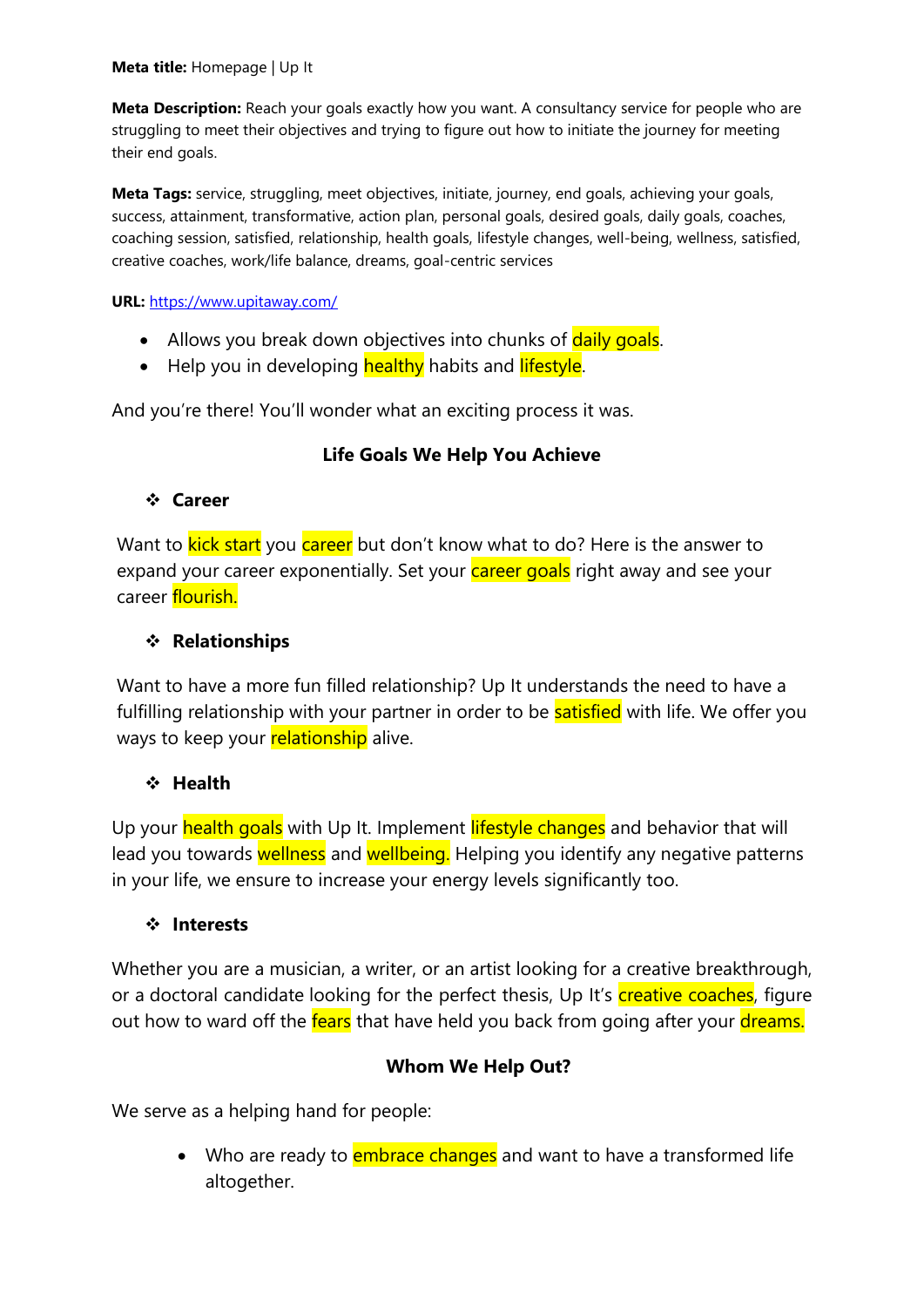**Meta Description:** Reach your goals exactly how you want. A consultancy service for people who are struggling to meet their objectives and trying to figure out how to initiate the journey for meeting their end goals.

**Meta Tags:** service, struggling, meet objectives, initiate, journey, end goals, achieving your goals, success, attainment, transformative, action plan, personal goals, desired goals, daily goals, coaches, coaching session, satisfied, relationship, health goals, lifestyle changes, well-being, wellness, satisfied, creative coaches, work/life balance, dreams, goal-centric services

#### **URL:** <https://www.upitaway.com/>

- Who want to create a vision for their life, identifying their values, strengths and **goals**.
- Who want to thrive in times of transition while establishing a perfect work/life balance.

## **How Up It Helps?**

All of us have deep-rooted hopes and visions for the future and a burning desire to **accomplish** some great **feats**. As individuals, we find it harder to see things through when it comes to our **personal goals**. Here comes Up It.

Since we believe in making life more meaningful by making sure that each one of you meet all the goals you once set for yourself, Up It can help you with:

- Investments in a great detail into what you intend to **achieve in life**.
- Ownership of acute self-discipline to achieve any goal in life.
- Breaking the shackles and distort the negative pattern that restrict you to achieve your life goals.
- Confidence to take massive **actions** for goals that are currently out of your reach.

Excited already? Get moving to reach for new heights.

## **Through "With Up It"**

Up It believes in having a wholesome life and **attaining** all goals in life be it your career, relationship, educational or health goals. Our classic and engaging coaching sessions help people have anew perspective to life and view things certainly.

Our holistic approach to modify life to the hilt will be a transformative process for you and you will end up wondering why didn't you set out for it early?

### **Or**

#### **"On Your Own"**